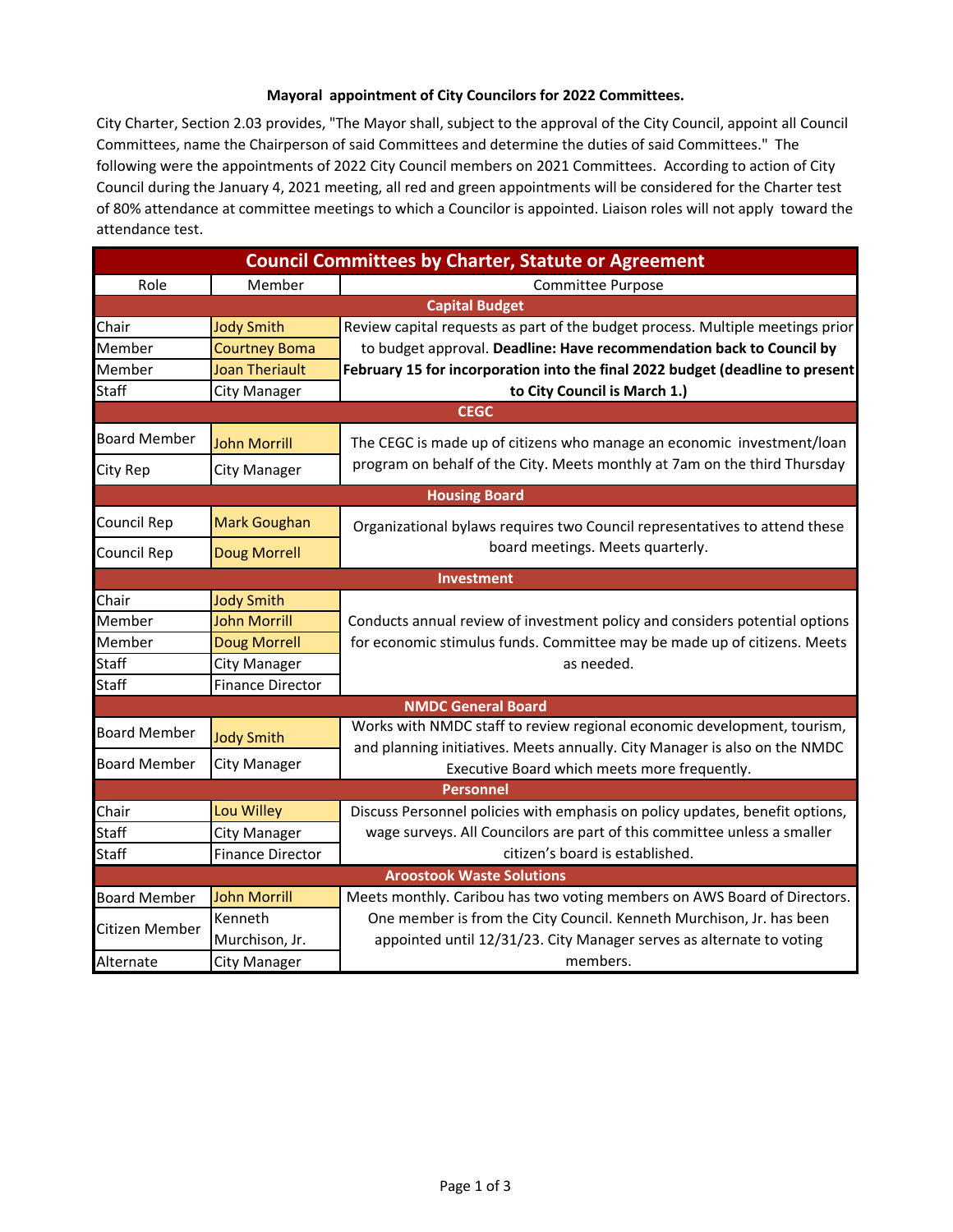|                                |                       | <b>Airport</b>                                                                 |  |  |  |
|--------------------------------|-----------------------|--------------------------------------------------------------------------------|--|--|--|
| Chair                          | <b>John Morrill</b>   |                                                                                |  |  |  |
| Member                         | <b>Jody Smith</b>     | Review airport consultant contract, annual capital master plan and FBO         |  |  |  |
| Member                         | <b>Joan Theriault</b> | operations. Investigate charter service opportunities and receive reports on   |  |  |  |
| <b>Staff</b>                   | PW Director           | lease operations.                                                              |  |  |  |
| <b>Staff</b>                   | <b>City Manager</b>   |                                                                                |  |  |  |
|                                |                       | <b>Highway / Protection</b>                                                    |  |  |  |
| Chair                          | <b>Joan Theriault</b> | Review work plan with PW Director for annual paving.                           |  |  |  |
| Member                         | Mark Goughan          | Consider multi-modal transportation services and improvement projects (e.g.    |  |  |  |
| Member                         | Lou Willey            | sidewalks, street crossings, bus stations, etc.).                              |  |  |  |
| <b>Staff</b>                   | PW Director           | Consider new street light locations.                                           |  |  |  |
| Staff                          | CEO                   | Deadline: Review Annual road plan before April 2021                            |  |  |  |
| <b>Staff</b>                   | <b>City Manager</b>   |                                                                                |  |  |  |
|                                |                       | <b>Labor Relations</b>                                                         |  |  |  |
| Chair                          | <b>City Manager</b>   | Act as authorized bargaining agents on behalf of the city council in order to  |  |  |  |
| Member                         | Lou Willey            | prepare tentative agreements for council approval. Deadline: Have              |  |  |  |
|                                | Legal Counsel         | recommendation back to full City Council by February 15 for incorporation      |  |  |  |
| <b>Staff</b>                   | Respective Dept.      | into the final 2022 budget (deadline to present to City Council is March 1.)   |  |  |  |
|                                | Heads                 |                                                                                |  |  |  |
|                                |                       | <b>Municipal Buildings</b>                                                     |  |  |  |
| Chair                          | <b>Doug Morrell</b>   |                                                                                |  |  |  |
| Member                         | <b>John Morrill</b>   |                                                                                |  |  |  |
| Member                         | <b>Mark Goughan</b>   | Completion of police station design study and fire station renovation project. |  |  |  |
| <b>Staff</b>                   | <b>City Manager</b>   | Additional consideration of asset management systems.                          |  |  |  |
| <b>Staff</b>                   | Respective Dept.      |                                                                                |  |  |  |
|                                | Heads                 |                                                                                |  |  |  |
|                                |                       | <b>Council Charter Committee</b>                                               |  |  |  |
| Chair                          | <b>Jody Smith</b>     | Recommend changes to City Charter to full City Council to go out to the        |  |  |  |
| Member                         | <b>Joan Theriault</b> | Caribou voters.                                                                |  |  |  |
| Member                         | Lou Willey            |                                                                                |  |  |  |
| <b>Staff</b>                   | <b>City Manager</b>   |                                                                                |  |  |  |
| <b>Ambulance Committee</b>     |                       |                                                                                |  |  |  |
| Chair                          | Doug Morrell          |                                                                                |  |  |  |
| Member                         | <b>Mark Goughan</b>   | Reviewing transfer cost and viability, review contracts with surrounding       |  |  |  |
| Member                         | Lou Willey            | communities.                                                                   |  |  |  |
| <b>Staff</b>                   | Fire Chief            |                                                                                |  |  |  |
| <b>Staff</b>                   | <b>City Manager</b>   |                                                                                |  |  |  |
| <b>Public Safety Committee</b> |                       |                                                                                |  |  |  |
| Chair                          | <b>Courtney Boma</b>  |                                                                                |  |  |  |
| Member                         | <b>Joan Theriault</b> |                                                                                |  |  |  |
| Member                         | <b>John Morrill</b>   | Evaluate police station and prepare ballot measure.                            |  |  |  |
| Staff                          | Police Chief          |                                                                                |  |  |  |
| <b>Staff</b>                   | Police Sargent        |                                                                                |  |  |  |
| <b>Staff</b>                   | <b>City Manager</b>   |                                                                                |  |  |  |